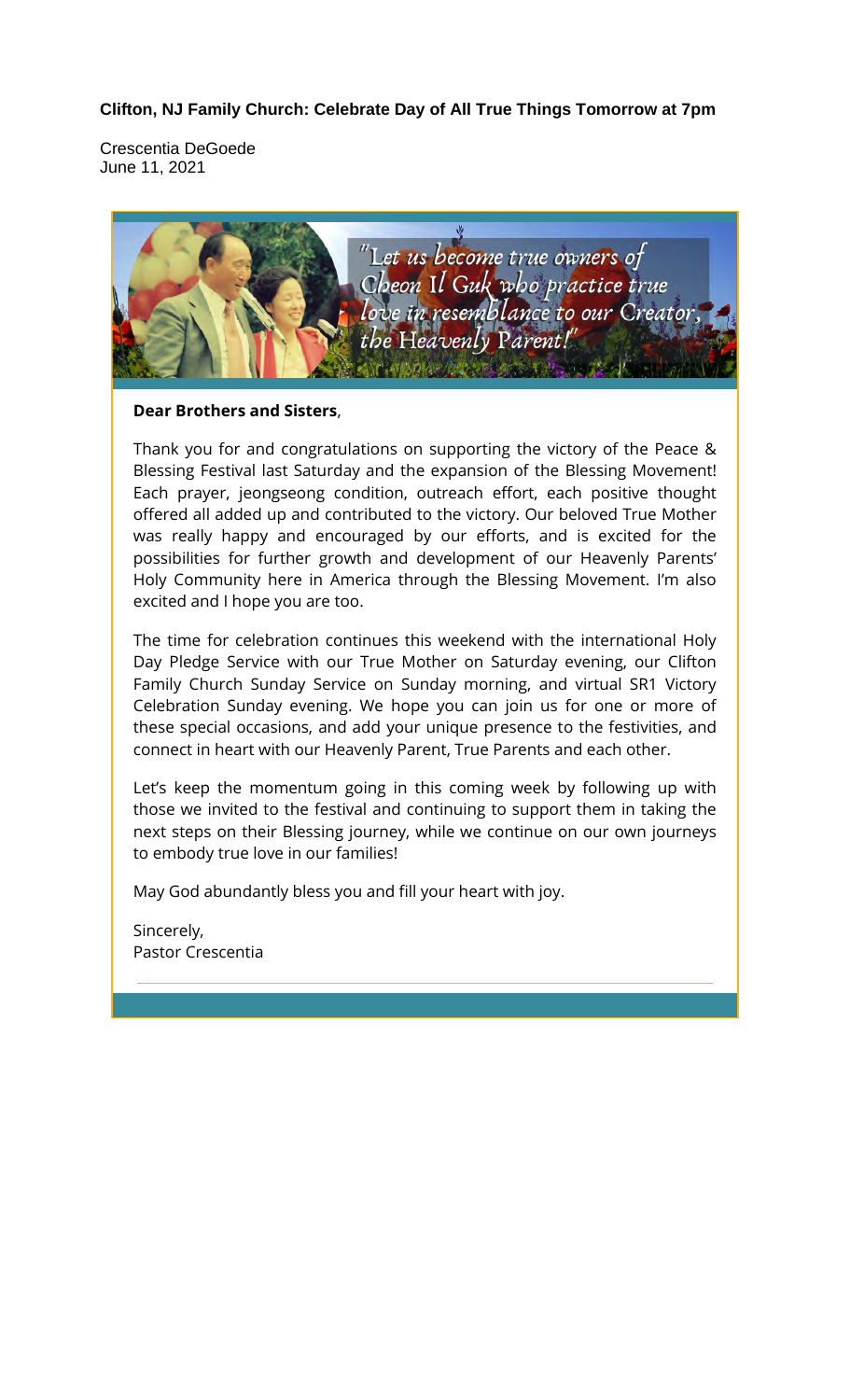

**New Update:** True Mother is inviting us all to celebrate with her the 59th Day of All True Things and the 67th Anniversary of the Founding of HSA-UWC as a global community this Saturday, June 12th at 8:30 PM EST, corresponding with the commemorative event in Korea. The broadcast link will be provided closer to the event.

59th Day of All True Things

Saturday June 11th, 2021 at 7pm

Locally, we will now be hosting our Pledge Service at the Clifton Family Church beginning at 7:00 PM EST this Saturday. We will hold a short pledge service in the Chapel, followed by dinner together in the Fellowship Hall. Then we will join the twoway live stream and watch the international broadcast together. All are invited to join in the festivities either in-person or at home.

#### **Main Order of the International Pledge Service starting at 8:30pm**

1) Part 1 Gyeongbae Ceremony and Awards Ceremony:

- Gyeongbae Ceremony
- Commemorative Video
- Awards Ceremony
- Certificates of Appointment, etc.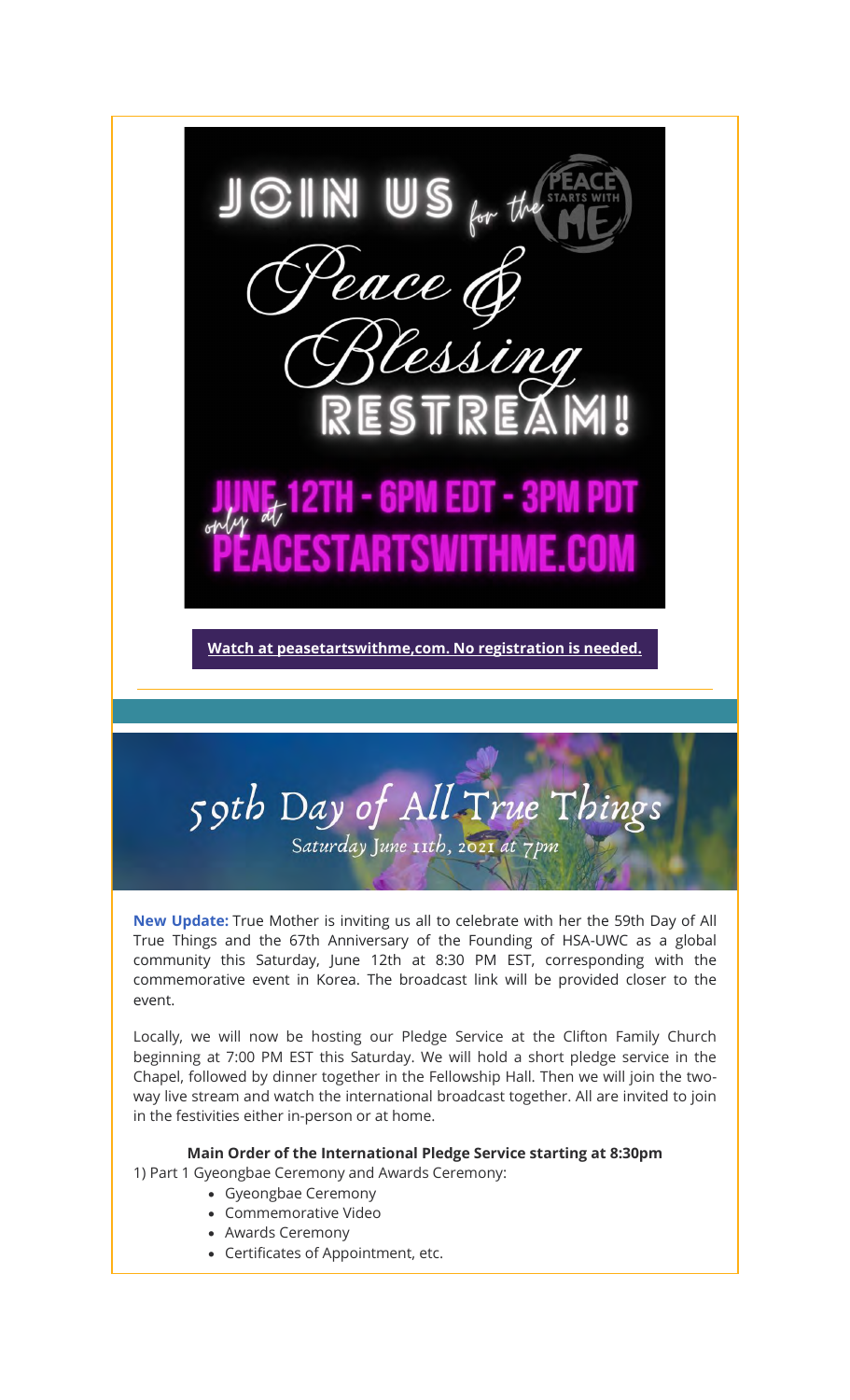2) Part 2 Special Convention:

- True Parents' Message
- Hyojeong Testimony
- Congratulatory Messages

# **In-Person Sunday Service at Clifton Family Church**

June 13th @ 9:30am

This Sunday, June 13th, we will be gathering again for our In-Person Sunday Service at the Clifton Family Church. We are looking forward to joining together in praise and worship led by our awesome band, listening to a message from Pastor Crescentia, and prayer and fellowship with one another.

Doors will open at 9:00am and Sunday School will be offered at 10:00am. There will also be a virtual option available for those who need it.

We will also enjoy fellowship with complimentary refreshments and sharing of the Holy Day offering foods in the courtyard/Fellowship Hall after service.

**Reminder:** All seating will be socially distanced. Masks will still be required to be worn while indoors for all people, whether vaccinated or not. For the safety of all attendees, please remain at home if you do not feel well on the day of service.



![](_page_2_Picture_11.jpeg)

**My Family is the Providence** Sermon given by: Pastor Crescentia DeGoede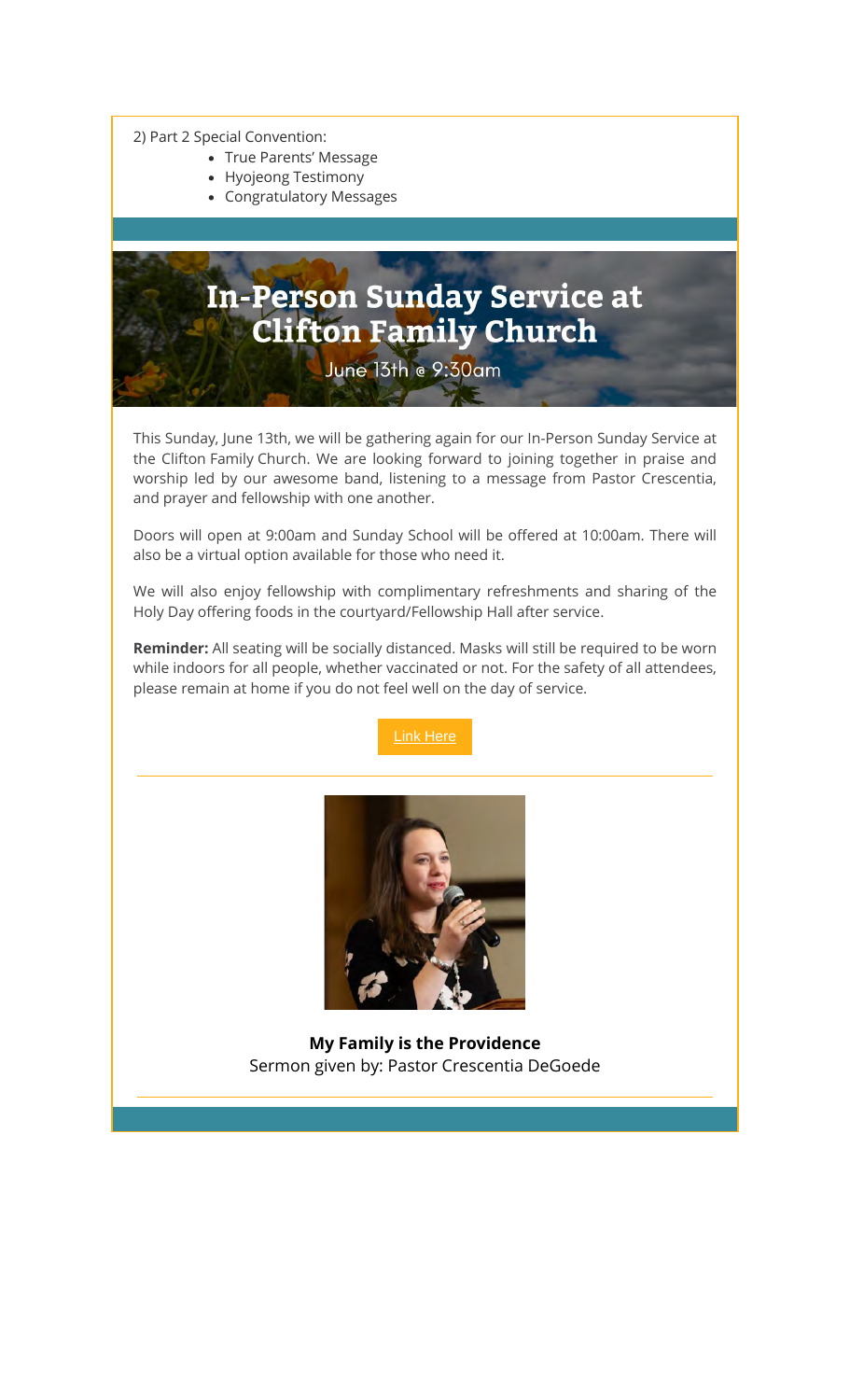![](_page_3_Picture_0.jpeg)

#### **National Family Service on Sundays at 11am**

**Please make sure to join us in watching the live stream of the national service, which will be offered at 11AM EST to communities across the nation.**

It will be live streamed here: **live.familyfed,org** at 11AM. Enjoy the service from the comfort of your own home!

![](_page_3_Picture_4.jpeg)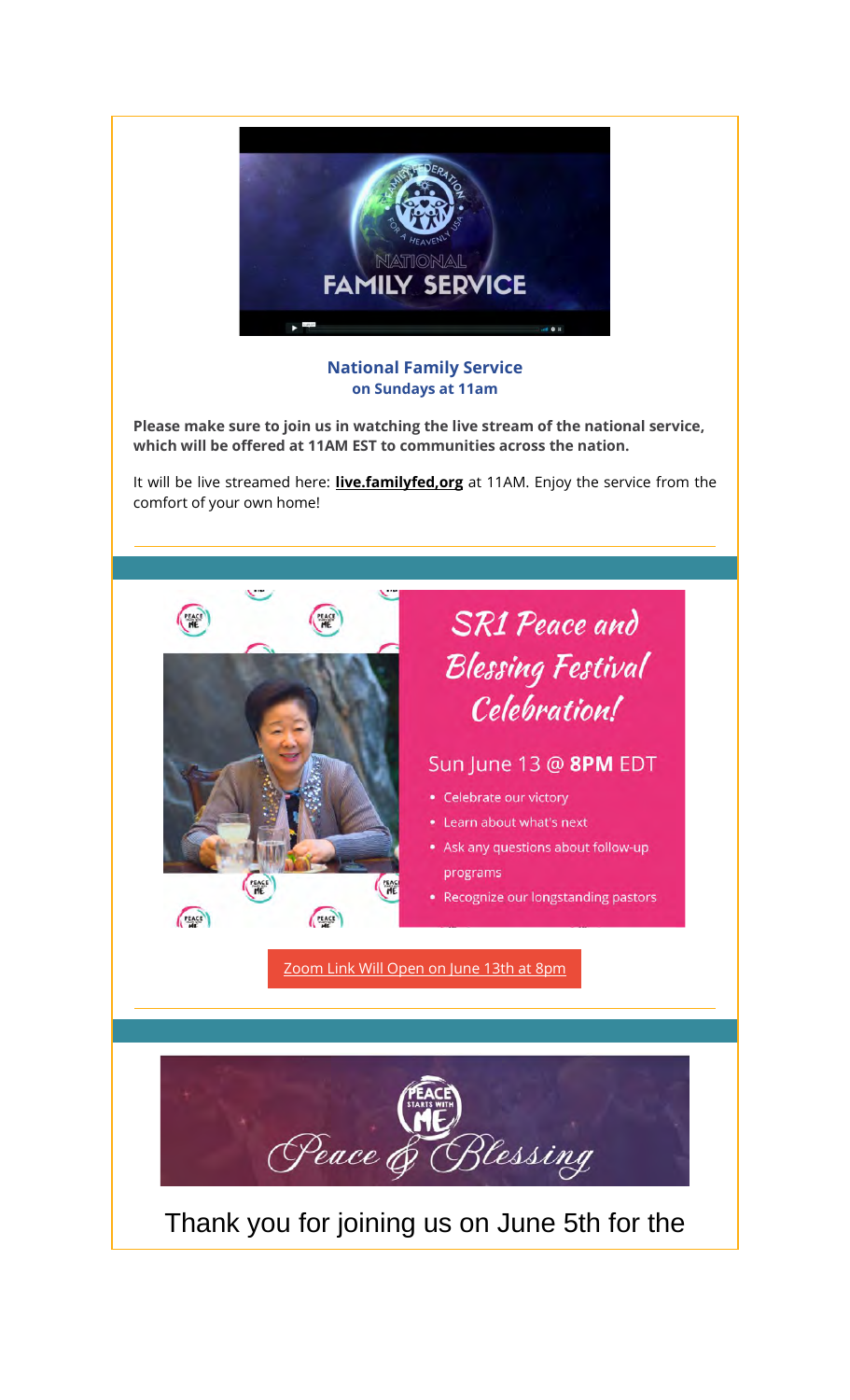# Peace and Blessing Festival!

The New Jersey Heavenly Parent's Holy Community is a community of people dedicated to reviving our lives, our families, and the world through the Marriage Blessing. If you are interested in learning more about us or how you can participate in the Blessing, join us on June 12th from 10:00 am to 12:00 pm for a virtual orientation.

The Blessing is not just a one time ceremony that just happens but it is a lifelong transformation with intentional preparation and growth. During the orientation, we will go through the core values behind the Blessing that creates such incredible families and share different activities and programs within our community for you to plug into!

**Register Yourself our a Guest Here**

We hope to see you there!

![](_page_4_Picture_5.jpeg)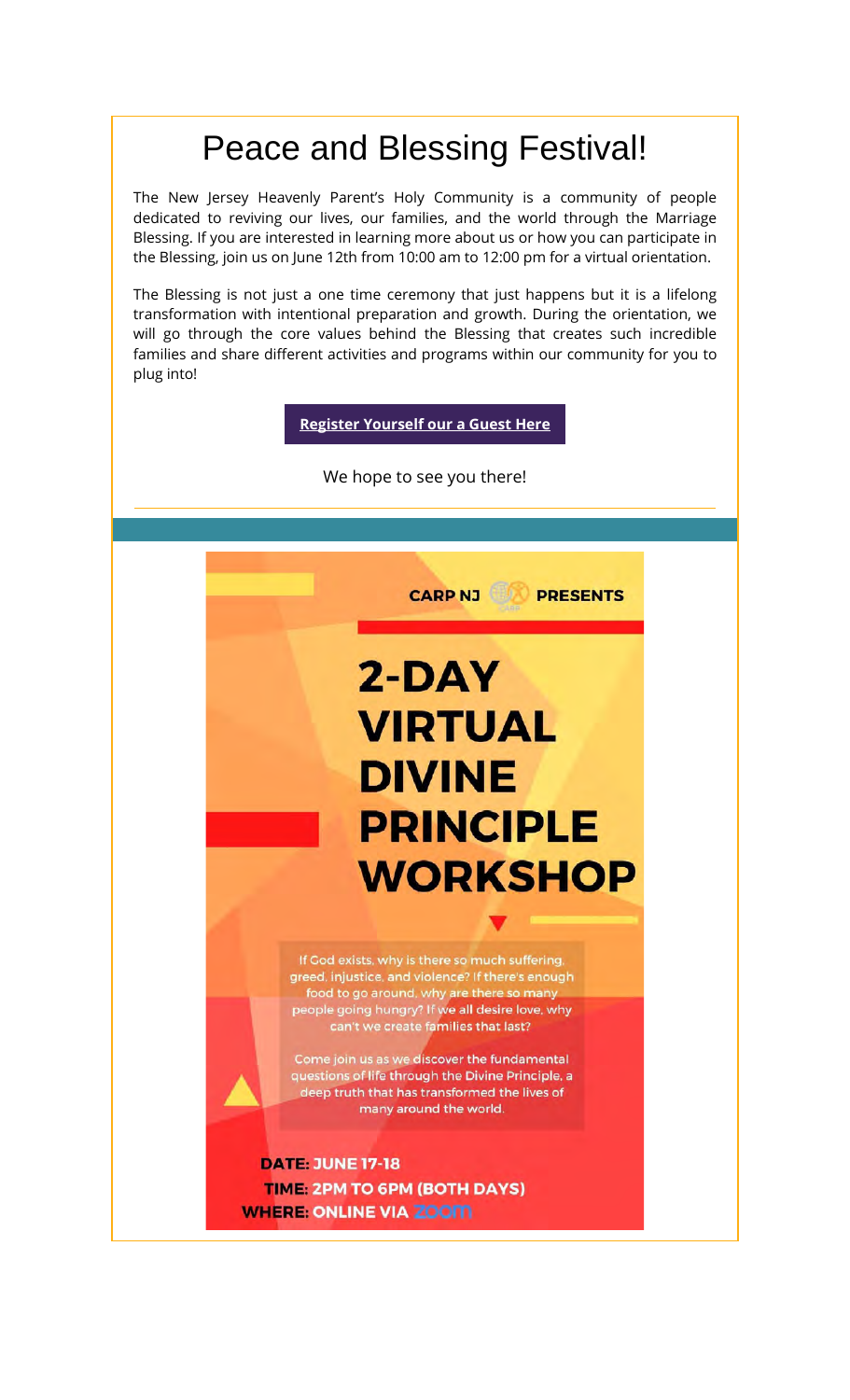**Register Here**

![](_page_5_Picture_1.jpeg)

*Join us for our 2nd Online Holy Community Development Meeting where you will receive guidelines and ideas in building your tribe.*

For this month, we will be hearing some guidelines from Dr. Chung-Sik Yong, learning some best practices, and have a discussion and review from the Peace and Blessing Rally. You will also learn how to sign up to the OHC website and get acquainted with the Blessingamerica Website. Then we will conclude with Q&A.

We hope you can join us! The zoom link will be sent.

Contact: Pastor Atsushi Takino for more info takino7@ optonline,net | 201-355-9905

![](_page_5_Figure_6.jpeg)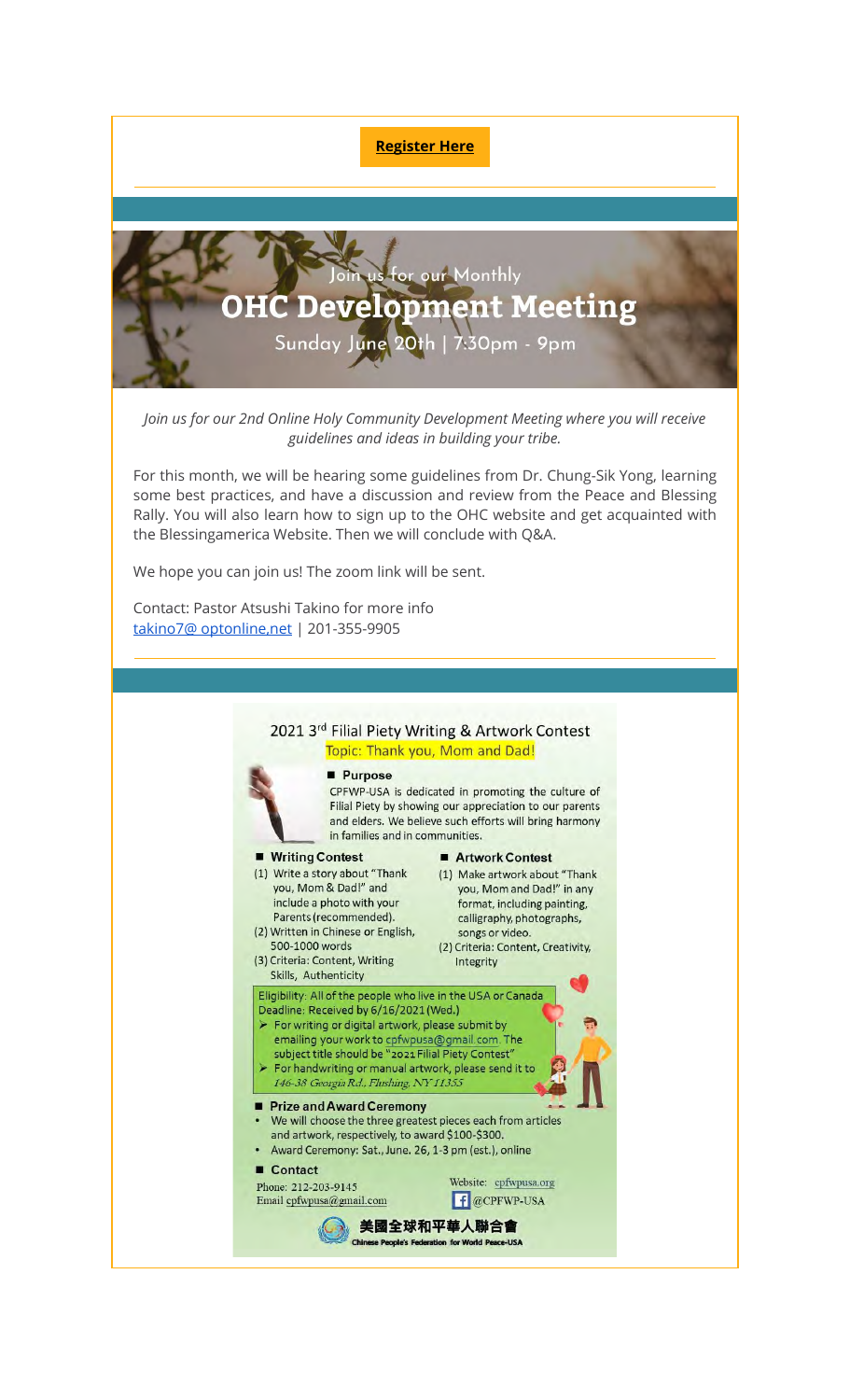![](_page_6_Picture_0.jpeg)

## **A Special Grace Liberation and Blessing Ceremony for 430 Generation of Ancestors**

**Save the Dates for the upcoming workshops: June 26th, 2021; All Info due by June 18th to the Cheonbo Office July 24th, 2021; Checks and Applications are due by June 30th if sending to Mrs. Tomomi Ueda with \$5 Shipping Fee**

**Please let Mrs. Tomomi Ueda know by email if you are planning to send it to her. Click Here for more info.**

Please fill out this registration form as part of your documents

**Registration Form**

**Last Day to liberate all your 430 Generations is August 24, 2021**

**For More Info Click Here**

Please feel free to **contact Mrs. Tomomi Ueda** or **Pastor Atsushi Takino** if you have any questions or concerns.

### **Donate to the Clifton Family Church**

![](_page_6_Picture_10.jpeg)

![](_page_6_Picture_11.jpeg)

![](_page_6_Picture_12.jpeg)

![](_page_6_Picture_13.jpeg)

Donate by Check! Pay to: HSA - UWC of NJ, Note: Tithing or Donation Send to 78 Demott Ave Clifton, NJ 07011

**Meet the Pastor**